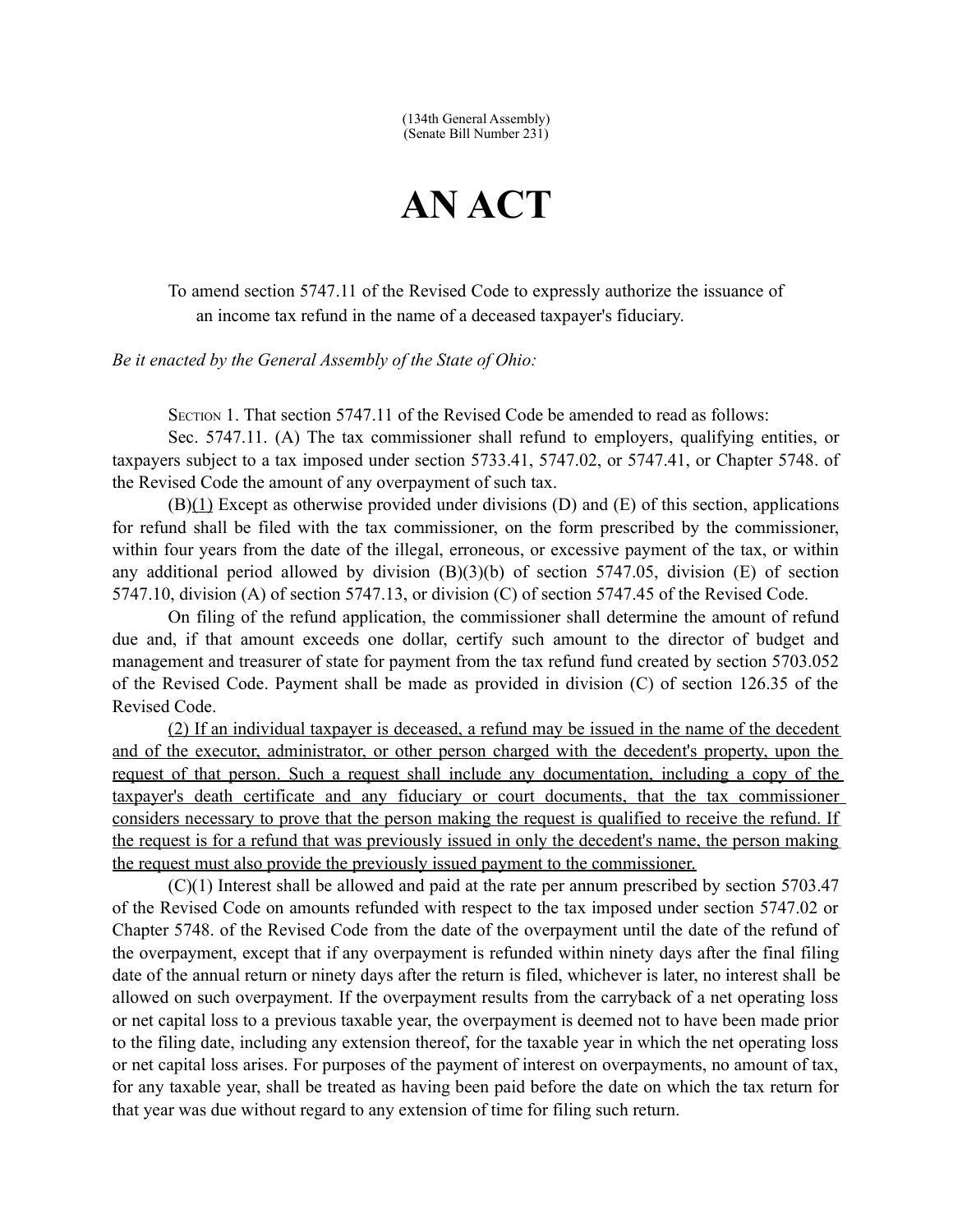(2) Interest shall be allowed at the rate per annum prescribed by section 5703.47 of the Revised Code on amounts refunded with respect to the taxes imposed under sections 5733.41 and 5747.41 of the Revised Code. The interest shall run from whichever of the following days is the latest until the day the refund is paid: the day the illegal, erroneous, or excessive payment was made; the ninetieth day after the final day the annual report was required to be filed under section 5747.42 of the Revised Code; or the ninetieth day after the day that report was filed.

(D) "Ninety days" shall be substituted for "four years" in division (B) of this section if the taxpayer satisfies both of the following conditions:

(1) The taxpayer has applied for a refund based in whole or in part upon section 5747.059 of the Revised Code;

(2) The taxpayer asserts that either the imposition or collection of the tax imposed or charged by this chapter or any portion of such tax violates the Constitution of the United States or the Constitution of Ohio.

 $(E)(1)$  Division  $(E)(2)$  of this section applies only if all of the following conditions are satisfied:

(a) A qualifying entity pays an amount of the tax imposed by section 5733.41 or 5747.41 of the Revised Code;

(b) The taxpayer is a qualifying investor as to that qualifying entity;

(c) The taxpayer did not claim the credit provided for in section 5747.059 of the Revised Code as to the tax described in division  $(E)(1)(a)$  of this section;

(d) The four-year period described in division (B) of this section has ended as to the taxable year for which the taxpayer otherwise would have claimed that credit.

(2) A taxpayer shall file an application for refund pursuant to division (E) of this section within one year after the date the payment described in division  $(E)(1)(a)$  of this section is made. An application filed under division  $(E)(2)$  of this section shall claim refund only of overpayments resulting from the taxpayer's failure to claim the credit described in division (E)(1)(c) of this section. Nothing in division (E) of this section shall be construed to relieve a taxpayer from complying with division (A)(15) of section 5747.01 of the Revised Code.

SECTION 2. That existing section 5747.11 of the Revised Code is hereby repealed.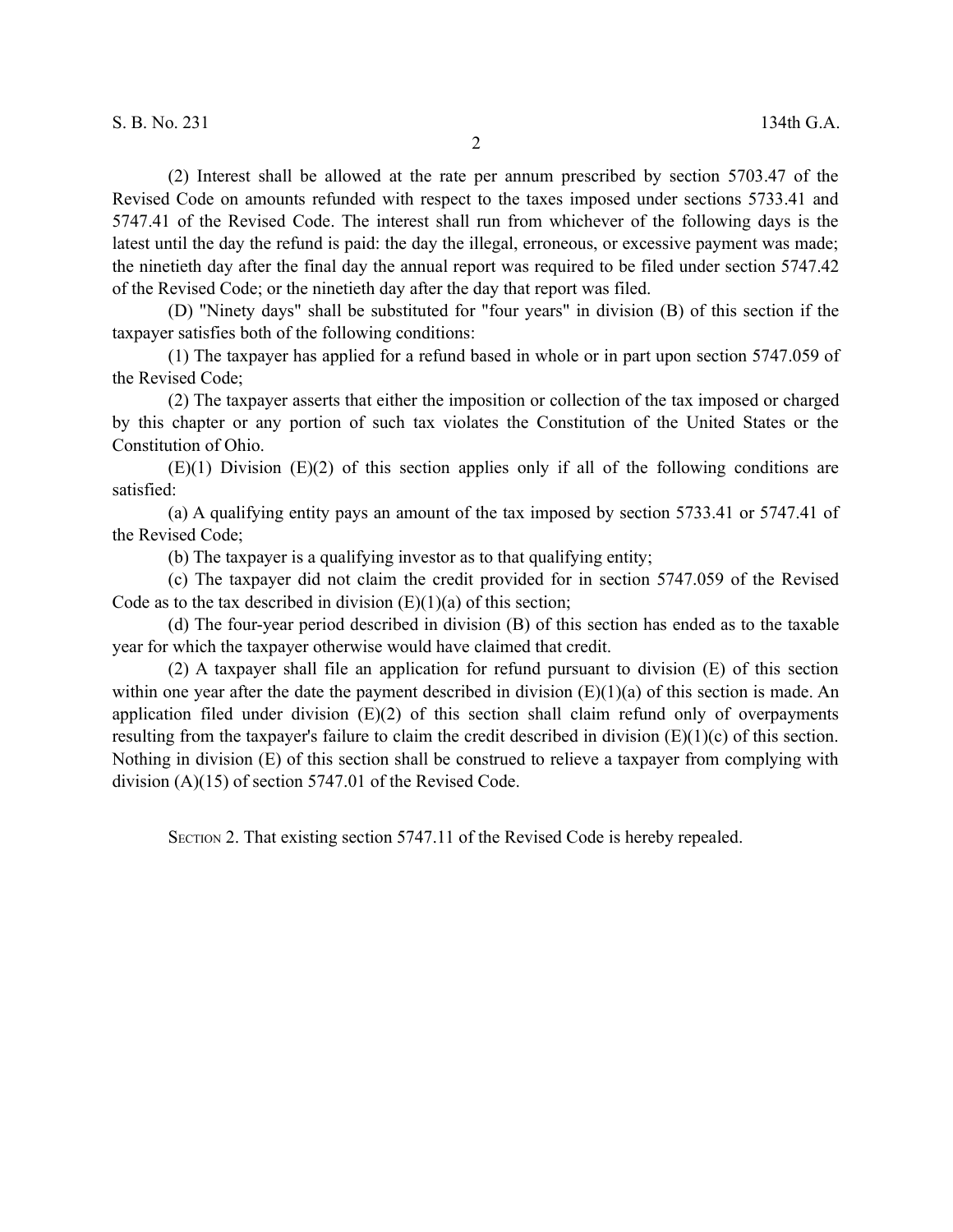*Speaker \_\_\_\_\_\_\_\_\_\_\_\_\_\_\_\_\_\_\_ of the House of Representatives.*

*President \_\_\_\_\_\_\_\_\_\_\_\_\_\_\_\_\_\_\_ of the Senate.*

Passed \_\_\_\_\_\_\_\_\_\_\_\_\_\_\_\_\_\_\_\_\_\_\_\_, 20\_\_\_\_

Approved \_\_\_\_\_\_\_\_\_\_\_\_\_\_\_\_\_\_\_\_\_\_\_\_, 20\_\_\_\_

*Governor.*